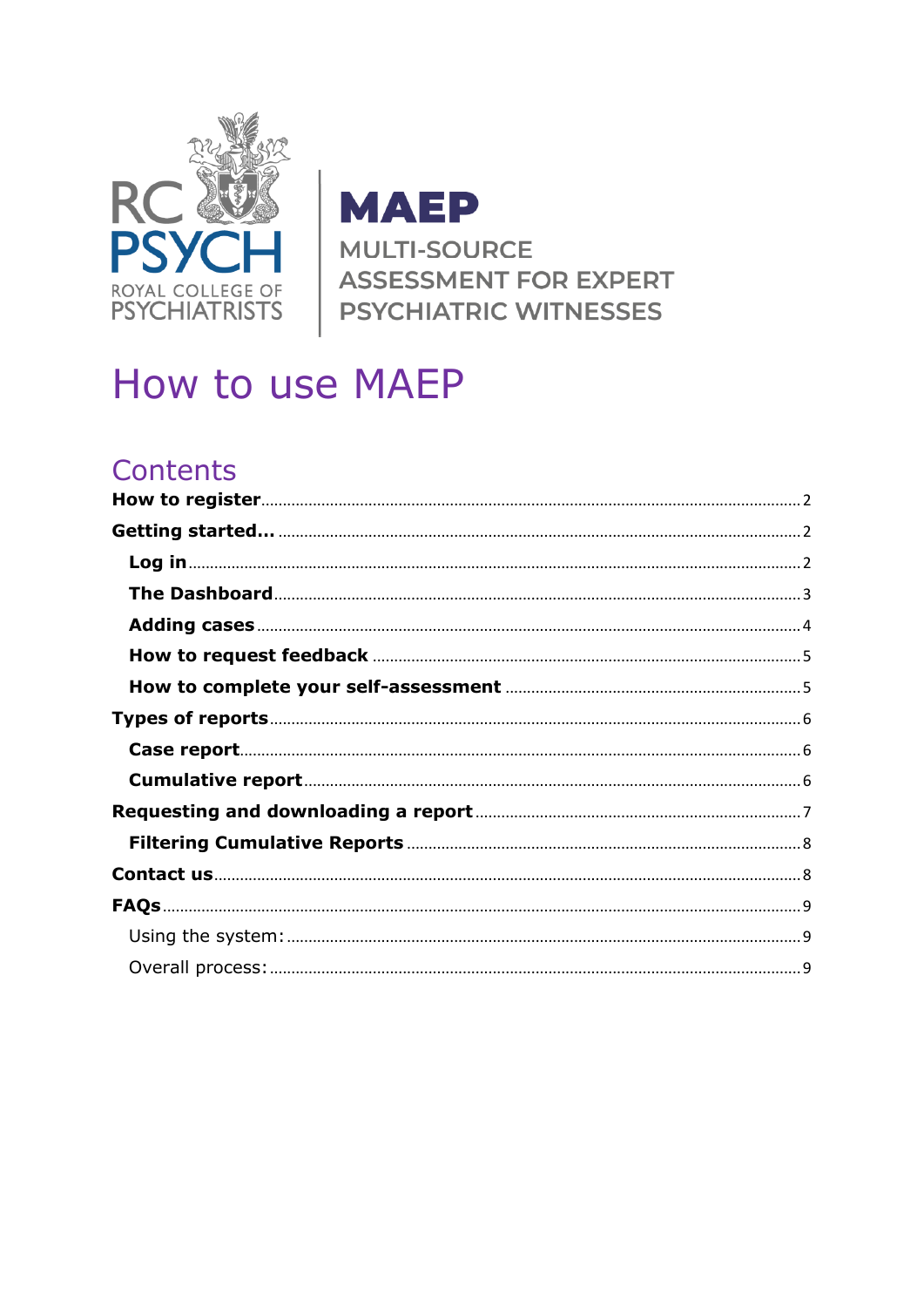# <span id="page-1-0"></span>**How to register**

To register, visit the ACP 360 website and click 'Join Us' as circled below.

You will need to complete the registration form and then call the MAEP team to make a payment, find our price list on our website [https://www.rcpsych.ac.uk/improving-care/ccqi/multi-source](https://www.rcpsych.ac.uk/improving-care/ccqi/multi-source-feedback/maep?searchTerms=maep)[feedback/maep?searchTerms=maep.](https://www.rcpsych.ac.uk/improving-care/ccqi/multi-source-feedback/maep?searchTerms=maep) Registrations last for 5 years.

# <span id="page-1-1"></span>**Getting started…**

<span id="page-1-2"></span>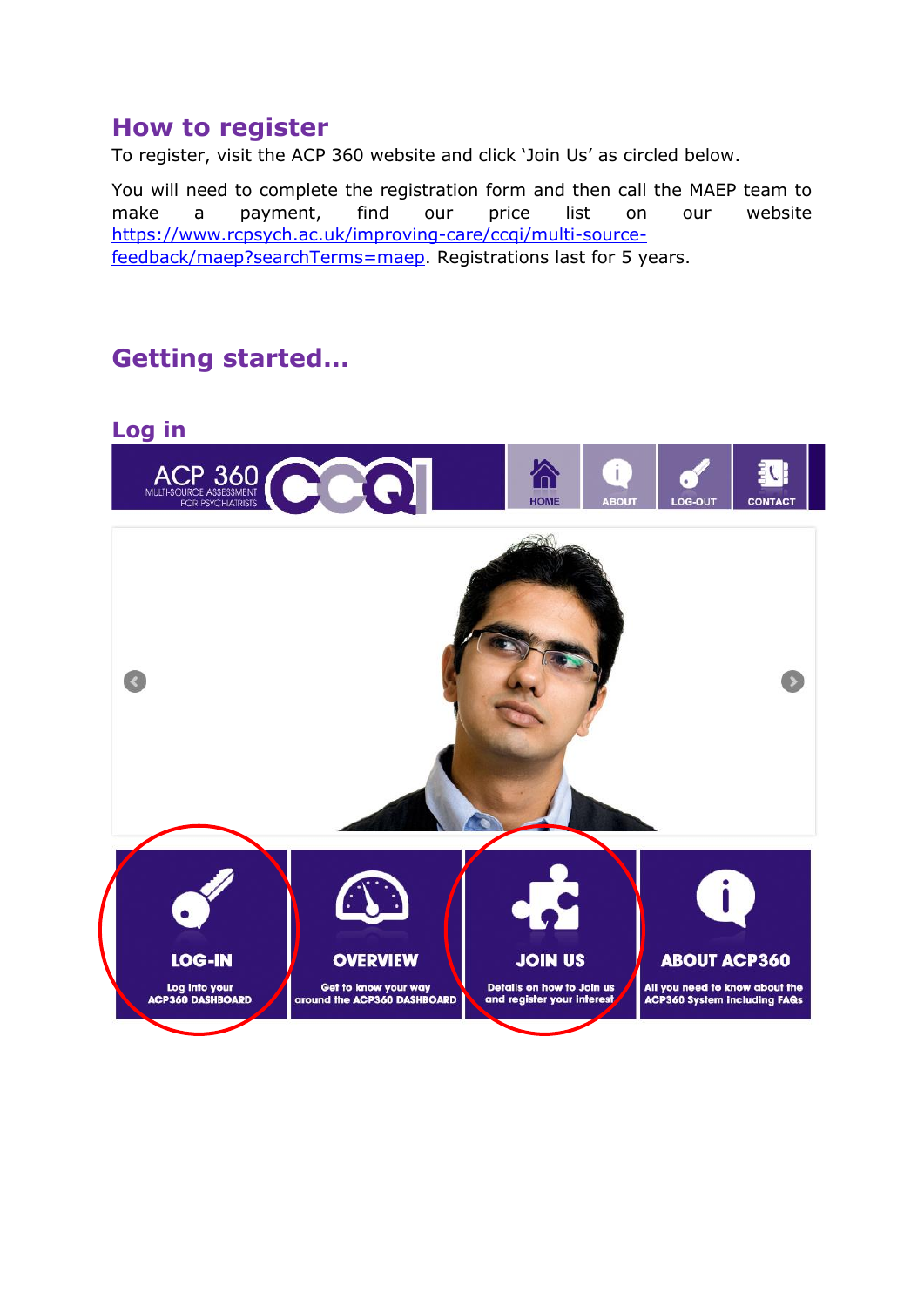### <span id="page-2-0"></span>**The Dashboard**

This is where all it the information relating to your assessment is located. To visit your dashboard, go to 'Feedback' – 'Dashboard'.

| <b>FOR PSYCHIATRISTS</b>                                                                                                                                                                                          | ACP 360                                                                         |                                  | <b>HOME</b>               | <b>ABOUT</b> | <b>LOG-OUT</b> | <b>CONTAC</b> |  |
|-------------------------------------------------------------------------------------------------------------------------------------------------------------------------------------------------------------------|---------------------------------------------------------------------------------|----------------------------------|---------------------------|--------------|----------------|---------------|--|
| Feedback $\blacktriangleright$<br>Home<br>Dashboard<br>Dashbo&*d                                                                                                                                                  | Info for Expert Wheesses -                                                      | My Profile $\blacktriangleright$ | <b>Stop Impersonating</b> |              |                |               |  |
| <b>Cumulative report*:</b>                                                                                                                                                                                        |                                                                                 |                                  |                           |              |                |               |  |
| *A cumulative report generates your average colleague feedback and self-assessment scores over the cases uploaded on the system.                                                                                  |                                                                                 |                                  |                           |              |                |               |  |
| * Filters                                                                                                                                                                                                         |                                                                                 |                                  |                           |              |                |               |  |
| To generate a cumulative report for cases over a specific time period, please use the filter option below.                                                                                                        |                                                                                 |                                  |                           |              |                |               |  |
| <b>Start Date</b>                                                                                                                                                                                                 |                                                                                 |                                  |                           |              |                |               |  |
| <b>End Date</b>                                                                                                                                                                                                   |                                                                                 |                                  |                           |              |                |               |  |
| <b>Case Identifier</b>                                                                                                                                                                                            |                                                                                 |                                  |                           |              |                |               |  |
| <b>Filter</b><br>Reset                                                                                                                                                                                            |                                                                                 |                                  |                           |              |                |               |  |
| No assessments have been found<br>ase Identity "<br><b>Add New Case</b>                                                                                                                                           | Please enter a 'Case Identifier' then click the button below to add a new case. |                                  |                           |              |                |               |  |
| <b>COLLEGE CENTRE FOR</b><br><b>QUALITY IMPROVEMENT</b><br>Centre for Quality Improvement Royal College of Psychiatrists<br>21 Prescot Street London E1 8BB<br>MAEP Email MAEP@rcpsych.ac.uk Tel 020 3701 2696/95 |                                                                                 |                                  |                           |              |                |               |  |

Your dashboard will look as above until you have created cases.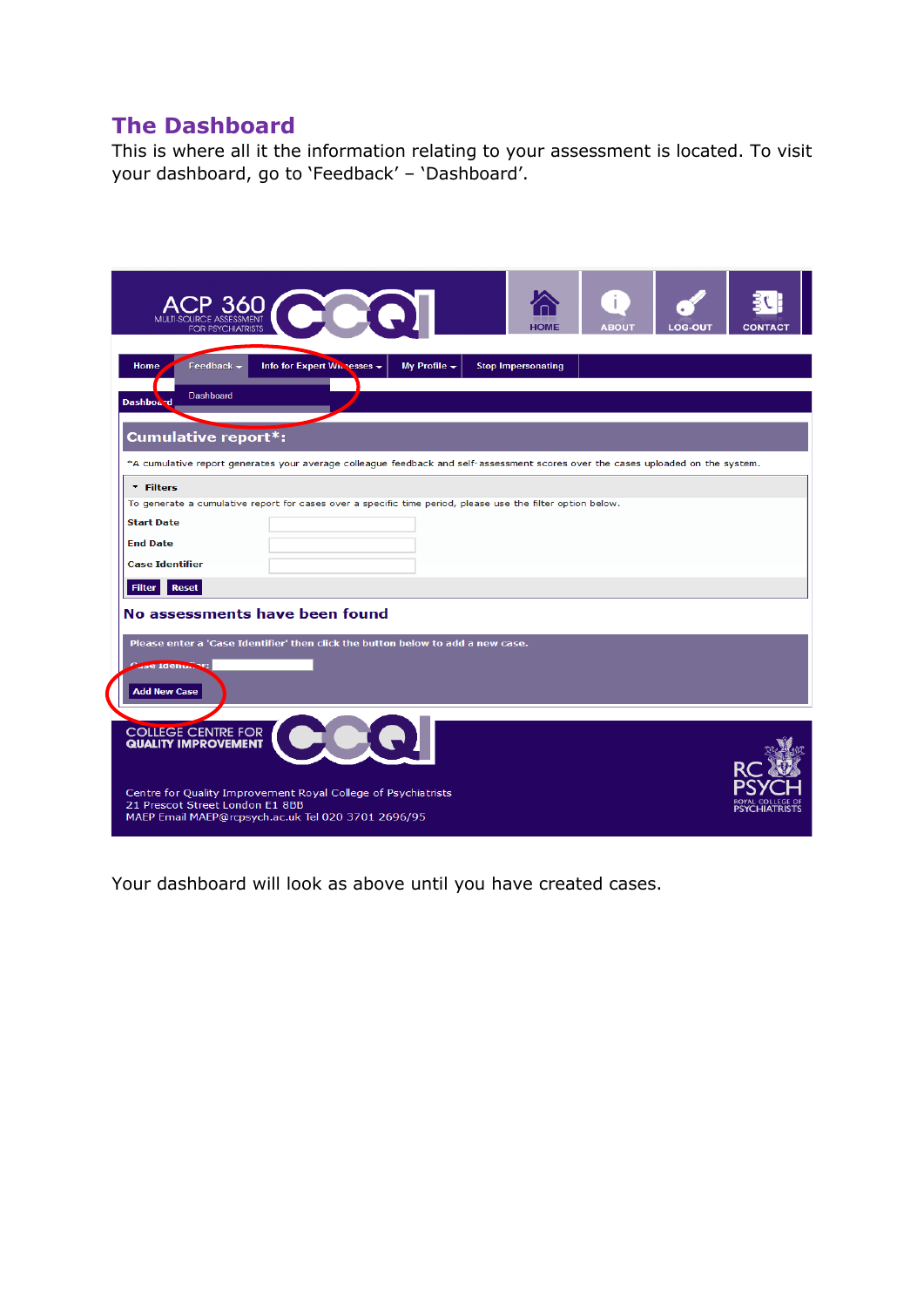The box shown below allows you to filter cumulative reports. See '**Filtering Cumulative reports'** section for more detail. The box will appear at the top of your Dashboard until you add cases, after which it will appear at the bottom.

| <b>Cumulative report*:</b>                                                                                                       |
|----------------------------------------------------------------------------------------------------------------------------------|
| *A cumulative report generates your average colleague feedback and self-assessment scores over the cases uploaded on the system. |
| Generate a cumulative report for all cases                                                                                       |
| * Filters                                                                                                                        |
| To generate a cumulative report for cases over a specific time period, please use the filter option below.                       |
| <b>Start Date</b>                                                                                                                |
| <b>End Date</b>                                                                                                                  |
| <b>Case Identifier</b>                                                                                                           |
| Filter<br><b>Generate Filtered Cumulative Report</b><br><b>Reset</b>                                                             |

### <span id="page-3-0"></span>**Adding cases**

To create a new case, go to 'Add New Case'

*PLEASE NOTE: When adding new cases – be aware that the 'Case Identifier' is pulled through to the final report, therefore do not enter any confidential.* 

When cases have been created, they will look as follows:

#### 2017

| <b>Status: Assessment Ongoing</b>                                                                                   |                          |                 |               |                          |                   |
|---------------------------------------------------------------------------------------------------------------------|--------------------------|-----------------|---------------|--------------------------|-------------------|
| <b>Self Assessment</b>                                                                                              |                          |                 |               |                          |                   |
| Self Assessment                                                                                                     | Complete Self Assessment |                 |               |                          |                   |
| <b>Request Feedback from Professionals Involved in your Cases</b>                                                   |                          |                 |               |                          |                   |
| <b>Download Questionnaire</b>                                                                                       | <b>Click Here</b>        |                 |               |                          |                   |
| Total number of responses 1                                                                                         |                          |                 |               |                          |                   |
| <b>Case Identifier</b>                                                                                              | 2017                     |                 |               | <b>Update Identifier</b> |                   |
| <b>Requests sent</b>                                                                                                | <b>Name</b>              | <b>Email</b>    |               | <b>Date Sent</b>         |                   |
|                                                                                                                     |                          | <b>Programs</b> |               |                          | ш                 |
| <b>Request Feedback</b>                                                                                             | Name:                    |                 | <b>Email:</b> |                          | <b>Send Email</b> |
| This assessment has not received the recommended number of responses but you have been given access to your reports |                          |                 |               |                          |                   |

Generate Case Report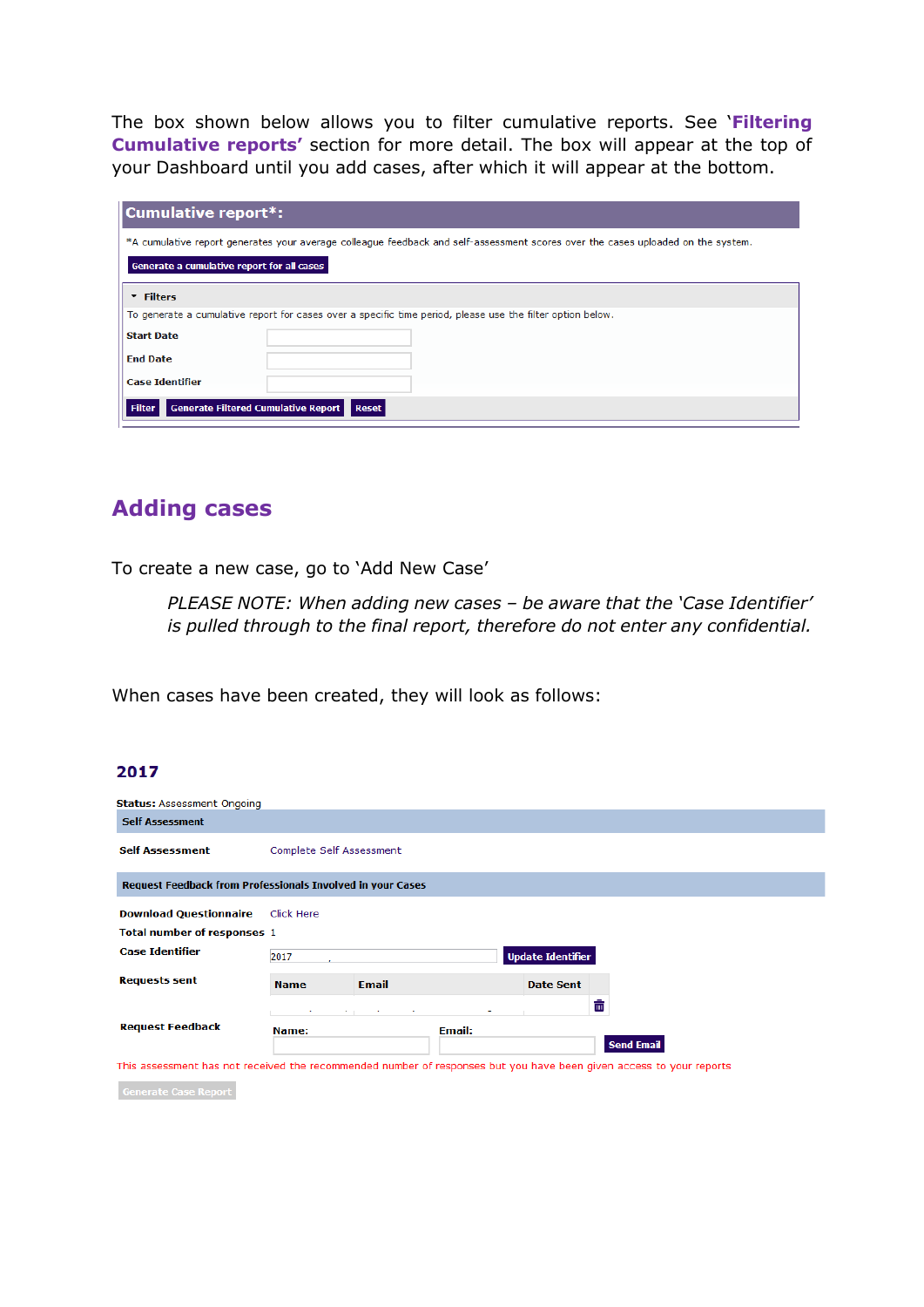### <span id="page-4-0"></span>**How to request feedback**

For each case, you will need to request feedback. To do this, enter the names and email addresses of those who you would like to request feedback from in the fields circled below and then click 'Send Email'.

| responses                   |             |              |                                             |
|-----------------------------|-------------|--------------|---------------------------------------------|
| <b>Case Identifier</b>      | $\sim$      |              | <b>Update Identifier</b>                    |
| <b>Requests sent</b>        |             |              |                                             |
|                             | <b>Name</b> | <b>Email</b> | <b>Date Sent</b>                            |
|                             |             |              | шĪ<br>$\overline{.7}$                       |
|                             |             |              | ŵ<br>$\mathbf{r} = \mathbf{r} - \mathbf{r}$ |
| <b>Request Feedback</b>     | Name:       | Email:       | <b>Send Email</b>                           |
| <b>Generate Case Report</b> |             |              |                                             |
|                             |             |              |                                             |
|                             |             |              |                                             |

The system will then automatically send the feedback provider an email with a link in, to allow them to provide feedback for you. The system will also send email reminders to let them know you would like their feedback. These will be sent until each person has responded so there is no need to chase these requests yourself.

*NB: If you are finding that colleagues have not received these emails, please ask them to check their junk/spam folders in their inbox.*

### <span id="page-4-1"></span>**How to complete your self-assessment**

To complete your self-assessment, click 'Complete Self-Assessment' as circled below. This should take approximately 10-15 minutes and will need to be completed before your report can be released.

#### 2017

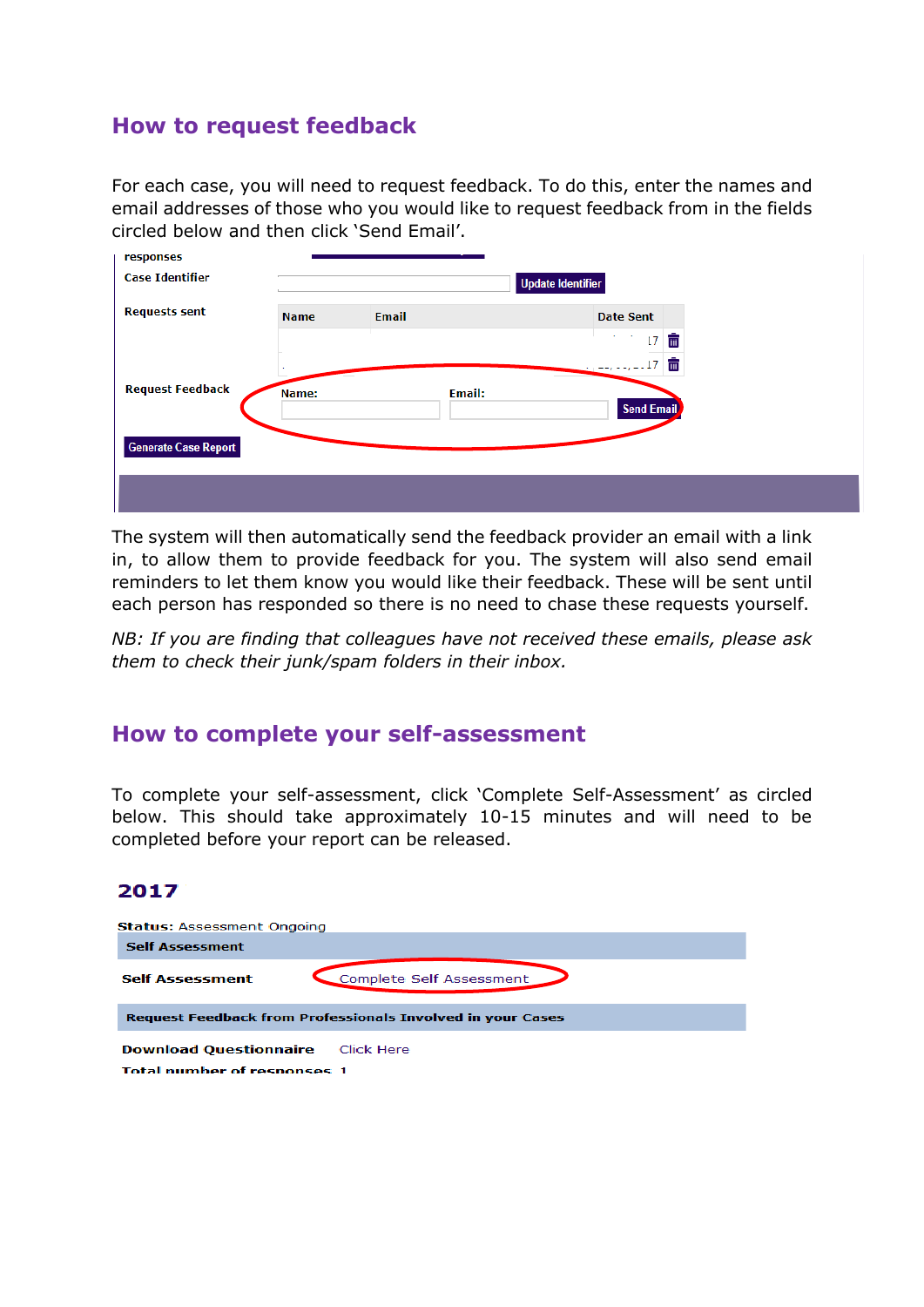# <span id="page-5-0"></span>**Types of reports**

Through the MAEP system you can generate two types of reports: a case report and a cumulative report.

### <span id="page-5-1"></span>**Case report**

A case report is designed to compile all the feedback relating to a certain case. You will need to complete a self- assessment and request feedback based on your work on that case.

To generate a case report, we recommend that you collect 4 feedback responses (although the report can be released with 2 responses if required).

Within your 5-year registration, you can collect feedback on as many cases as you wish.

### <span id="page-5-2"></span>**Cumulative report**

A cumulative report is the aggregated data of case reports. Cumulative reports can be generated up to 6 times within your membership.

These are designed to report your feedback over different cases, compiling the free text comments and reporting averages of your colleague feedback and selfassessment results from the cases you have entered on the system.

You will need a minimum of 4 feedback responses across all your cases to request a cumulative report.

If you have generated a cumulative report and then receive more feedback and wish to generate an updated cumulative report, please contact the team who will release and updated report for you.

Within your 5-year registration, you can request a cumulative report up to 6 times.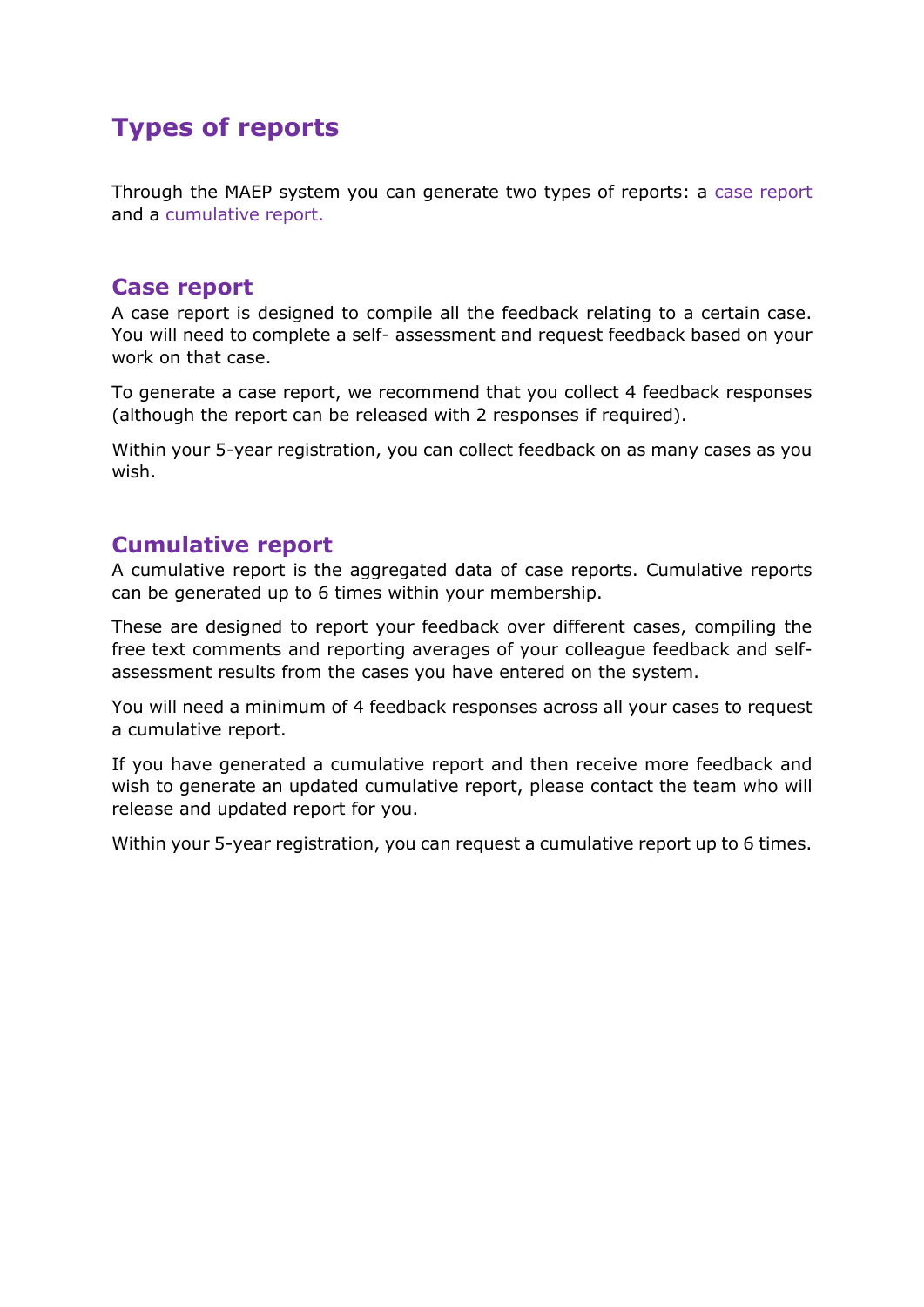# <span id="page-6-0"></span>**Requesting and downloading a report**

 $\mathbf{I}$ 

**Start Date End Date Case Identifier** 

Filte Generate Filtered Cumulative Report

To request a report please first ensure you have the required criteria as stated in '**Types of reports'**, then contact the team by email or telephone to request that they release the report for you. This will be released within one working day of the request. Once released, you will be able to log back into your dashboard and download the required report by clicking the relevant button circled below:

| test                                                                                                                                                                           |             |                                                                                                            |               |                  |                          |                   |
|--------------------------------------------------------------------------------------------------------------------------------------------------------------------------------|-------------|------------------------------------------------------------------------------------------------------------|---------------|------------------|--------------------------|-------------------|
| <b>Status: Assessment Ongoing</b>                                                                                                                                              |             |                                                                                                            |               |                  |                          |                   |
| <b>Self Assessment</b>                                                                                                                                                         |             |                                                                                                            |               |                  |                          |                   |
| <b>Self Assessment</b>                                                                                                                                                         | Completed   |                                                                                                            |               |                  |                          |                   |
| <b>Request Feedback from Professionals Involved in your Cases</b>                                                                                                              |             |                                                                                                            |               |                  |                          |                   |
| <b>Download Questionnaire</b>                                                                                                                                                  | Click Here  |                                                                                                            |               |                  |                          |                   |
| <b>Total number of responses 2</b>                                                                                                                                             |             |                                                                                                            |               |                  |                          |                   |
| <b>Case Identifier</b>                                                                                                                                                         | test        |                                                                                                            |               |                  | <b>Update Identifier</b> |                   |
| <b>Requests sent</b>                                                                                                                                                           | <b>Name</b> | Email                                                                                                      |               | <b>Date Sent</b> |                          |                   |
|                                                                                                                                                                                |             |                                                                                                            |               | 30/06/2016 面     |                          |                   |
|                                                                                                                                                                                |             |                                                                                                            |               | 30/06/2016 而     |                          |                   |
| <b>Request Feedback</b>                                                                                                                                                        | Name:       |                                                                                                            | <b>Email:</b> |                  |                          |                   |
|                                                                                                                                                                                |             |                                                                                                            |               |                  |                          | <b>Send Email</b> |
| <b>Generate Case Report</b>                                                                                                                                                    |             |                                                                                                            |               |                  |                          |                   |
| <b>Cumulative report*:</b>                                                                                                                                                     |             |                                                                                                            |               |                  |                          |                   |
| *A cumerature report generates your exerage colleague feedback and self-assessment scores over the cases uploaded on the system.<br>Generate a cumulative report for all cases |             |                                                                                                            |               |                  |                          |                   |
| <b>Waters</b>                                                                                                                                                                  |             | To generate a cumulative report for cases over a specific time period, please use the filter option below. |               |                  |                          |                   |

*NB: These buttons will remain grey until the relevant report has been released by the MAEP team.*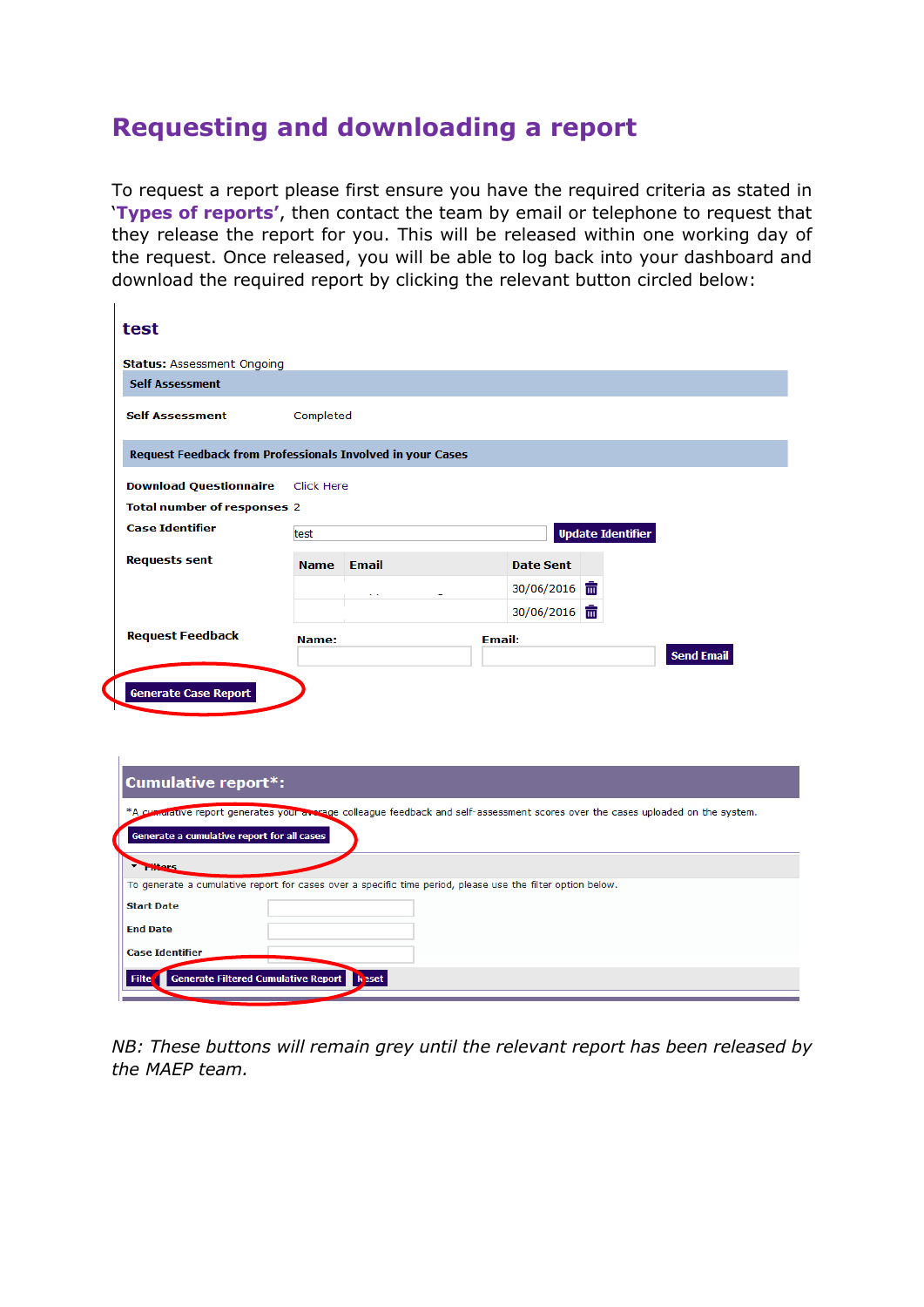## <span id="page-7-0"></span>**Filtering Cumulative Reports**

The box below, which is originally located at the top of your dashboard but will move to the bottom once cases have been added, allows for a filtered cumulative report to be created if there are multiple cases running. In other words, this function can be used generate a cumulative report including all cases during a certain time (i.e. cases from 01/01/17 to 01/01/18).

You do not have to enter anything into the 'Case identifier' box if you do not wish as the filters will work without this being filled in.

| <b>Cumulative report*:</b>                                                                                                                                                     |
|--------------------------------------------------------------------------------------------------------------------------------------------------------------------------------|
| *A comulative report generates your average colleague feedback and self-assessment scores over the cases uploaded on the system.<br>Generate a cumulative report for all cases |
| * Filters                                                                                                                                                                      |
| To generate a cumulative report for cases over a specific time period, please use the filter option below.                                                                     |
| <b>Start Date</b>                                                                                                                                                              |
| <b>End Date</b>                                                                                                                                                                |
| Case Identified                                                                                                                                                                |
| Filter<br><b>Generate Filtered Cumulative Report</b><br><b>Reset</b>                                                                                                           |

The two buttons circled above will only appear when you have requested a cumulative report to be released.

# <span id="page-7-1"></span>**Contact us**

**Tel:** 0208 618 4029 (please note our core office hours are **weekdays, 10:00- 16:00**)

**Web:** [www.360.rcpsych.ac.uk](http://www.360.rcpsych.ac.uk/)

**Email**: [MAEP@rcpsych.ac.uk](mailto:MAEP@rcpsych.ac.uk)

**Address:** MAEP College Centre for Quality Improvement (CCQI) Royal College of Psychiatrists 21 Prescot Street London, E1 8BB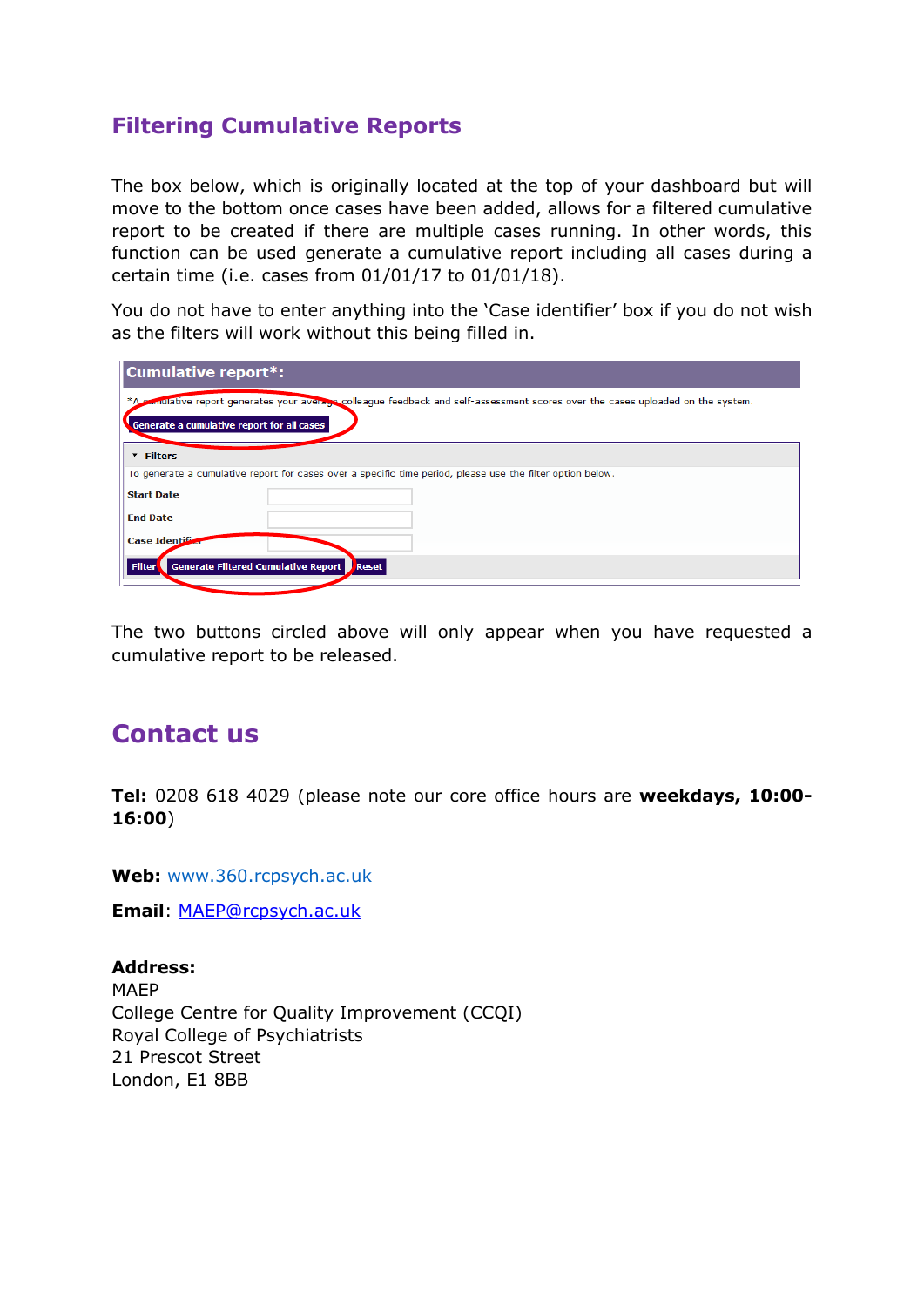# <span id="page-8-0"></span>**FAQs**

#### <span id="page-8-1"></span>Using the system:

*I am receiving summary emails even though I have already completed my report for a case – why is this?* 

This means the report is open, which allows for additional feedback to be covered. If you would like the case assessment to be closed, please contact the MAEP team.

#### *I have forgotten/can you resend my log in details?*

Please contact the MAEP team who will reset your password/username.

#### <span id="page-8-2"></span>Overall process:

#### *What can multi-source feedback tell me?*

It is an opportunity to gain insight into how key aspects of your work performance are perceived by people involved in the case (e.g. solicitors and barristers). Scores can help you to identify areas of good practice as well as areas that you might further develop.

#### *Which types of cases can I use MAEP for?*

MAEP can be used to assess performance as an expert in all courts and tribunals and in other circumstances where expert psychiatric evidence is needed to resolve disputes (e.g. civil, criminal, family, employment tribunals and coronial cases). The tool is suitable for cases that are settled or do not proceed to trial, as well as those that go to trial.

#### *How long does the MAEP process take?*

The MAEP process per case will only last as long as it takes for the different people involved in the proceedings to submit their feedback. Reports can then be produced within one working day of contacting the team, once all feedback has been received.

#### *From whom should I obtain feedback?*

In most cases, participants may only wish to request feedback from solicitors and barristers from the parties instructing you. If, however, your report has been disclosed to other parties involved in the case, then you may also wish to seek further feedback from that side's instructing solicitors, barrister(s), and any expert instructed by them.

If your MAEP report is read by the judge or if you give oral evidence, feedback may also be requested from the judge. Judges in the family courts are expected to provide feedback to experts and may comment on experts and their reports in their judgments. MAEP will enable them to provide structured feedback.

#### *When should I obtain feedback?*

You should seek feedback when the case is concluded. In a civil case where a report has been sought at the pre-action stage and proceedings are not issued, it is when the decision is taken not to issue proceedings. In a civil case which is discontinued, or which settles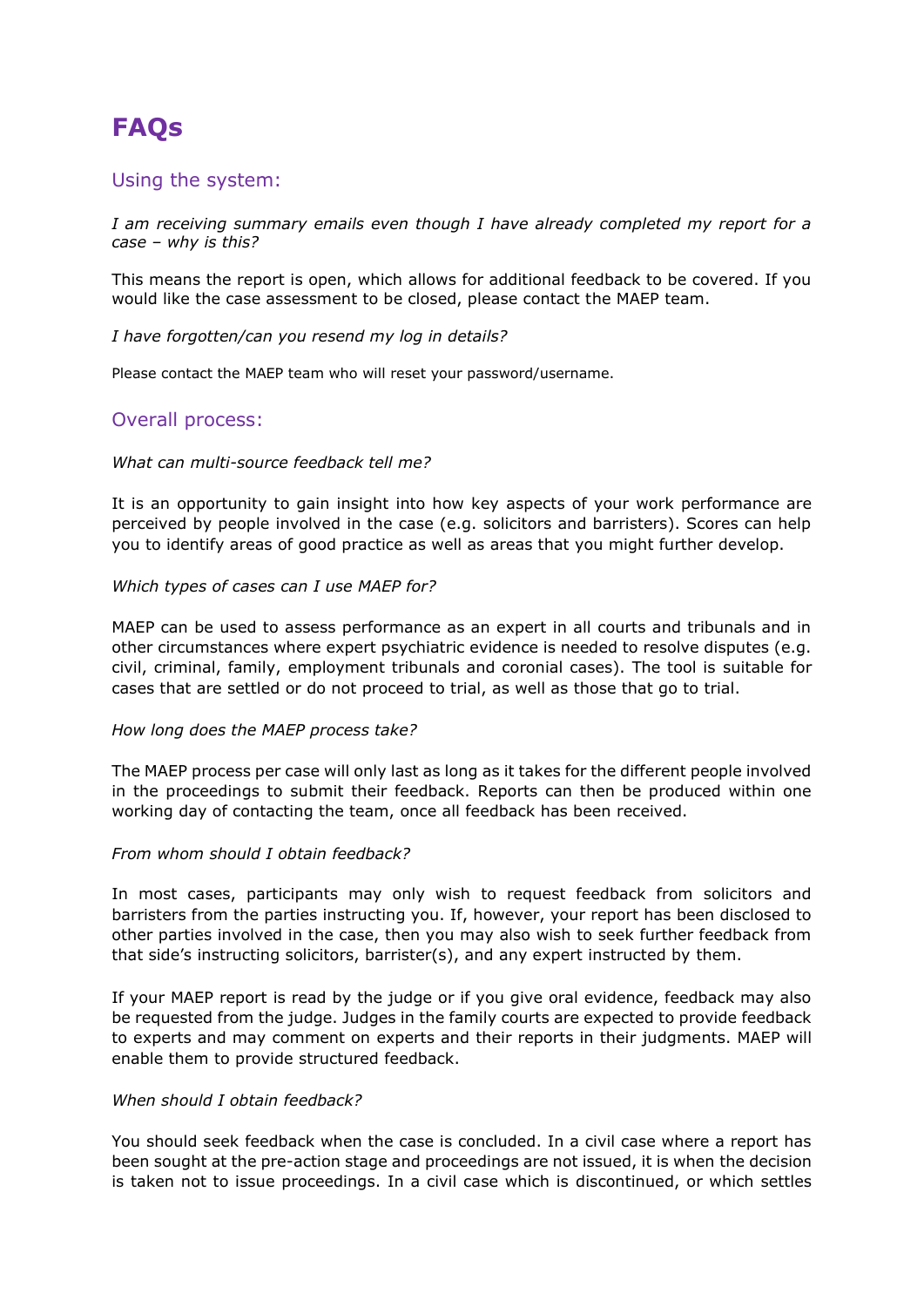without going to trial it is following discontinuation or settlement. If the case goes to trial, feedback may be requested at any point once the proceedings have concluded.

As it may be a while before you have completed cases about which to obtain feedback, you may consider seeking feedback about cases completed in the few months prior to your registration in the scheme.

#### *Could unfair criticism from one person skew my results?*

Several people involved in the case will complete the assessments and their responses are aggregated so that negative responses from one person will not greatly affect the mean scores. Please be aware that we do not share individual responses with participants.

If experts nominate several people for feedback, they will be able to download their feedback on a case by case basis once a minimum of four responses is reached. This means that they will know to which case the free text comments relate. The qualitative feedback can complement your numerical scores and offer additional insight into your strengths and areas for development. The experience from other multi-source feedback tools which use free text is that participants find this component of the assessment valuable and encouraging.

#### *With whom should I share my report?*

Firstly, you should take time yourself to reflect on what you can learn from the report. After that, the best setting to discuss your report is with your peer group and in your appraisal meeting. You may also want to say that you participate in MAEP on your CV and in any expert witness register.

#### *What should I do if I am concerned about my results?*

Discuss any concerns with the colleague who is conducting your appraisal, with your peer group, or with another trusted colleague or mentor. If you are still concerned, there is a National Advisor for MAEP who is an experienced consultant and can provide you with further confidential advice. The National Advisor can be contacted via the MAEP team.

Please remember that MAEP is not an examination; there is no pass or fail, and the process is designed to enable you to reflect on and improve your practice.

#### *Could the results affect my revalidation?*

There is no 'pass' or 'fail' in MAEP. The inclusion of multi-source feedback in revalidation procedures is to encourage reflective practice, and to ensure that doctors are engaged in a process of identifying areas for improvement.